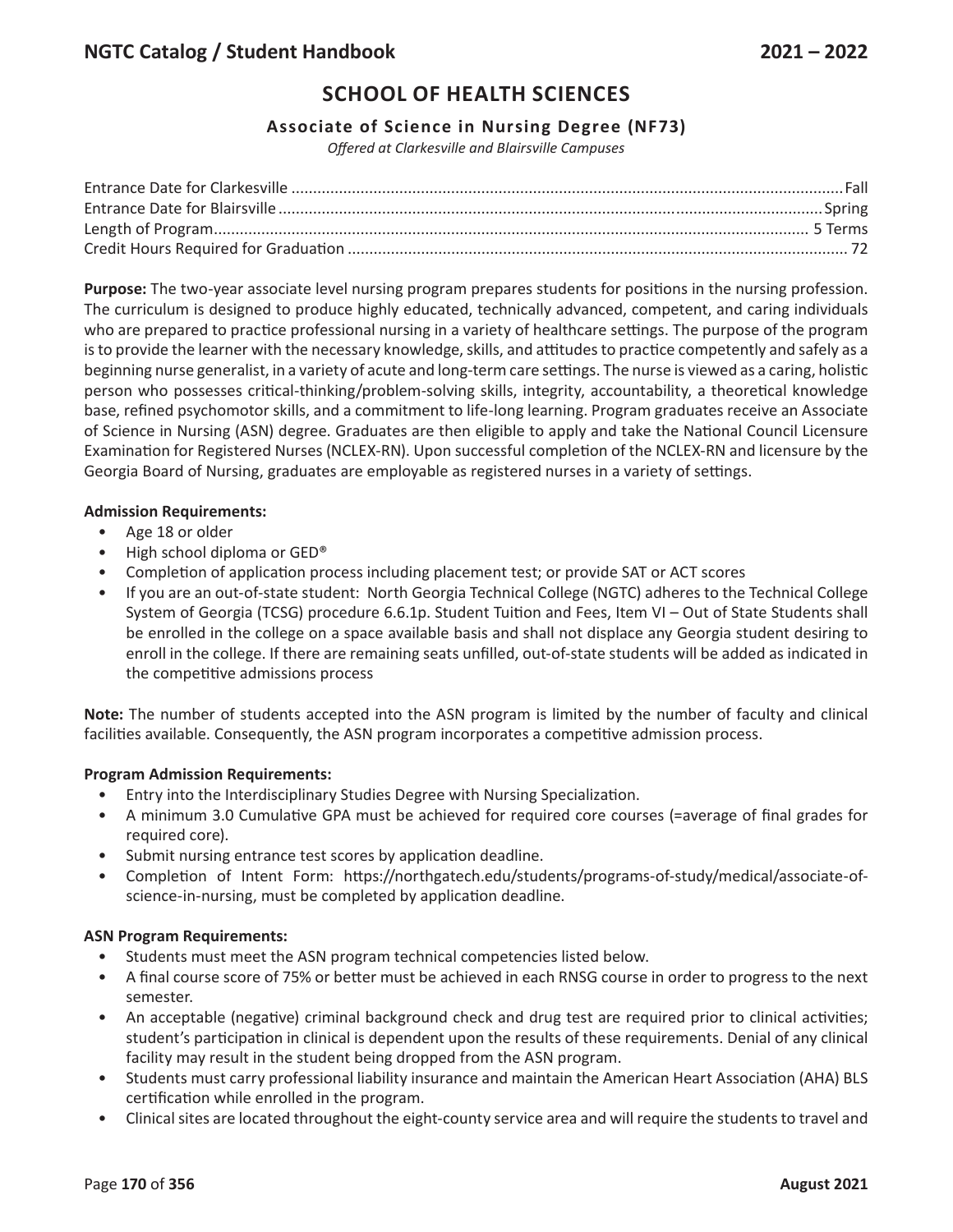## **NGTC Catalog / Student Handbook 2021 – 2022**

### **SCHOOL OF HEALTH SCIENCES**

provide their own transportation to and from the clinical sites. Clinical rotations may occur during the day, night, or weekend hours.

- Physical health exams and immunization records are required before assignment to clinical affiliates for training including appropriate titers.
- Must maintain annual health requirements to include PPD and flu vaccines.

#### **Additional Information:**

- Any individual applying for licensure as a Registered Nurse who has ever been arrested must explain and document each occurrence at the time of application to the Georgia Board of Examiners for Registered Nurses. However, this does not guarantee issuance of the Registered Nurses license.
- Graduates must pass the NCLEX-RN State Board Exam in order to work as a Registered Nurse in Georgia.

Contact program advisor for program-specific courses and see General Education Requirements for Associate Degrees for course options.

| <b>Program Courses</b>      |                                                                                              |               |                                                                                                                                                                                  | <b>Credits</b>               |  |  |
|-----------------------------|----------------------------------------------------------------------------------------------|---------------|----------------------------------------------------------------------------------------------------------------------------------------------------------------------------------|------------------------------|--|--|
| <b>General Core Courses</b> |                                                                                              |               |                                                                                                                                                                                  | <b>Total 15 credit hours</b> |  |  |
| Area I                      | ENGL<br><b>ENGL</b>                                                                          | 1101<br>1102  | Language Arts/Communication<br>Composition and Rhetoric (required)<br>Literature and Composition (program specific requirement)                                                  | 6                            |  |  |
|                             | Area II Social/Behavioral Sciences<br><b>PSYC</b><br>1101 Introductory Psychology (required) |               |                                                                                                                                                                                  |                              |  |  |
|                             |                                                                                              |               | Area III Natural Sciences/Mathematics<br>(one of the following required)<br>MATH 1101 Mathematical Modeling<br>MATH 1111 College Algebra<br>MATH 1127 Introduction to Statistics | 3                            |  |  |
|                             | Area IV Humanities/Fine Arts<br><b>ARTS</b><br><b>ENGL</b>                                   |               | (one of the following required)<br>1101 Art Appreciation<br>MUSC 1101 Music Appreciation<br>2130 American Literature                                                             | 3                            |  |  |
| <b>Occupational Courses</b> |                                                                                              |               |                                                                                                                                                                                  | <b>Total 57 credit hours</b> |  |  |
|                             | <b>BIOL</b>                                                                                  | 2113          | Anatomy and Physiology I                                                                                                                                                         | 3                            |  |  |
|                             | <b>BIOL</b>                                                                                  |               | 2113L Anatomy and Physiology I Lab                                                                                                                                               | $1\,$                        |  |  |
|                             | <b>BIOL</b>                                                                                  | 2114          | Anatomy and Physiology II                                                                                                                                                        | 3                            |  |  |
|                             | <b>BIOL</b>                                                                                  | 2114L         | Anatomy and Physiology II Lab                                                                                                                                                    | $\mathbf 1$                  |  |  |
|                             | <b>BIOL</b><br><b>BIOL</b>                                                                   | 2117<br>2117L | Introduction to Microbiology                                                                                                                                                     | 3<br>$\mathbf 1$             |  |  |
|                             | <b>COLL</b>                                                                                  | 1010          | Introduction Microbiology Lab<br><b>College and Career Success Skills</b>                                                                                                        | 3                            |  |  |
|                             | <b>PSYC</b>                                                                                  | 2103          | Human Development                                                                                                                                                                | 3                            |  |  |
|                             | <b>RNSG</b>                                                                                  | 2602          | <b>Foundational Concepts of Nursing</b>                                                                                                                                          | 6                            |  |  |
|                             | <b>RNSG</b>                                                                                  | 2604          | <b>Pharmacology for Nursing</b>                                                                                                                                                  | $\sqrt{4}$                   |  |  |
|                             | <b>RNSG</b>                                                                                  | 2606          | <b>Concepts of Mental Health</b>                                                                                                                                                 | $\overline{3}$               |  |  |
|                             | <b>RNSG</b>                                                                                  | 2610          | <b>Concepts of Nursing I</b>                                                                                                                                                     | $\,6\,$                      |  |  |
|                             | <b>RNSG</b>                                                                                  | 2612          | <b>Concepts of Pediatric Nursing</b>                                                                                                                                             | $\overline{4}$               |  |  |
|                             | <b>RNSG</b>                                                                                  | 2614          | <b>Concepts of Obstetrical Nursing</b>                                                                                                                                           | $\sqrt{4}$                   |  |  |
|                             | <b>RNSG</b>                                                                                  | 2620          | <b>Concepts of Nursing II</b>                                                                                                                                                    | $\,6\,$                      |  |  |
|                             | <b>RNSG</b>                                                                                  | 2630          | <b>Transition to Nursing Practice</b>                                                                                                                                            | 6                            |  |  |